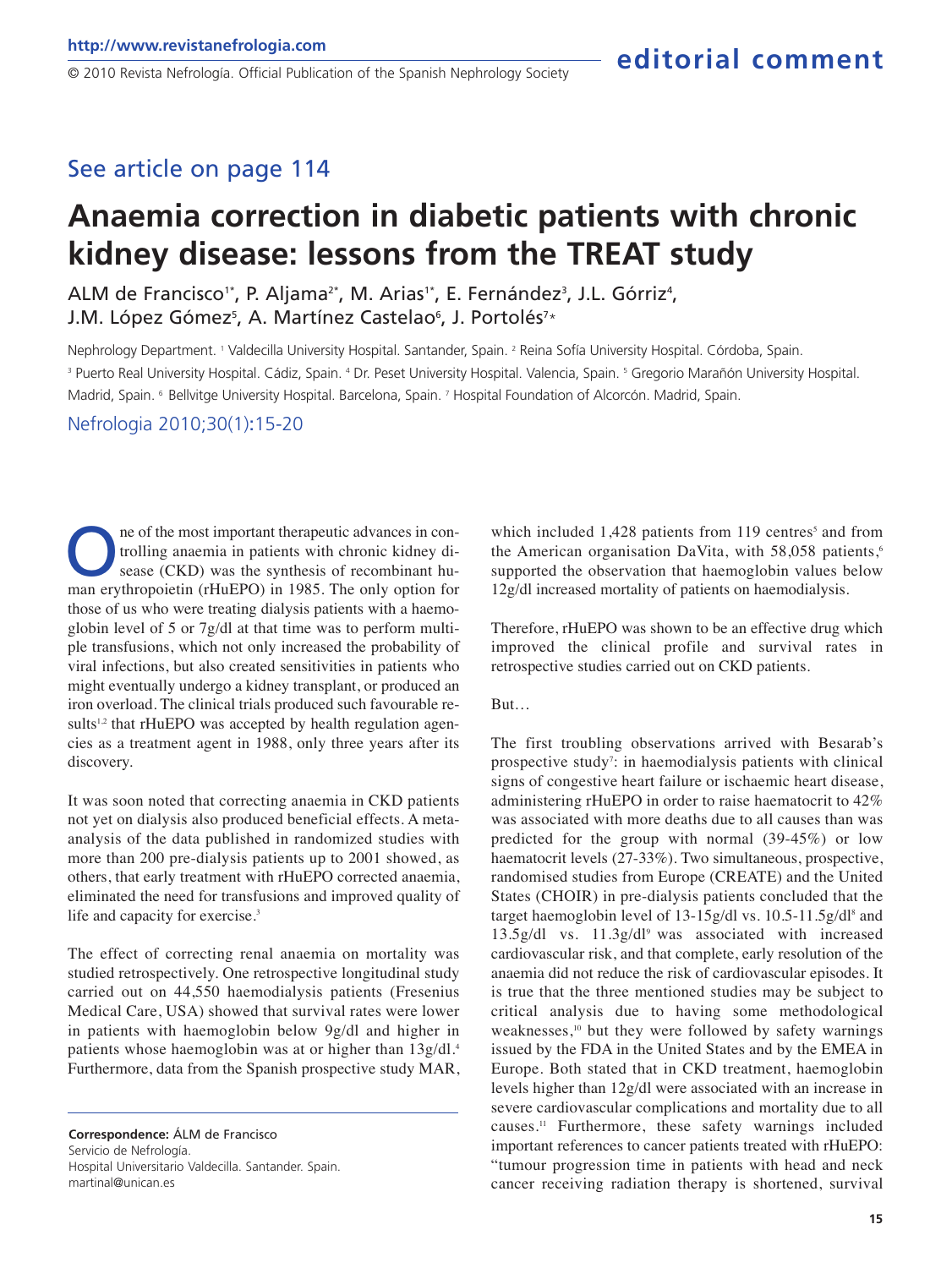rates decrease and mortality attributed to disease progression in patients with metastatic breast carcinoma on chemotherapy increases".

As a result of the above observations, the clinical practice guidelines changed the haemoglobin recommendations for CKD patients treated with rHuEPO. The European anaemia group made the following recommendation in 2009: "In the opinion of the ERBP Work Group, it appears reasonable to maintain the lower limit of the target, although the actual evidence for choosing this value is also very limited. On the basis of new evidence, Hb values of 11–12g/dl should be generally sought in the CKD population without intentionally exceeding 13g/dl".<sup>12</sup>

The results of the TREAT study were subsequently published and presented in the U.S. conference held at the end of October 2009, on the same day that they appeared in the *New England Journal of Medicine.*<sup>13</sup> In summary, the study analysed 4,038 patients with diabetes, CKD and anaemia. 2,012 patients were randomly assigned treatment with darbepoetin alpha in order to reach a haemoglobin level of approximately 13g/dl and 2,026 patients were treated with a placebo, although they were able to receive rescue darbepoetin alpha when their haemoglobin level dropped below 9.0g/dl. The primary end points were the time to the composite outcome of death from any cause or a cardiovascular event (nonfatal myocardial infarction, congestive heart failure, stroke, or hospitalization for myocardial ischemia) and the time to the composite outcome of death or end-stage renal disease.

The Spanish Society of Nephrology (SEN) was invited to participate in this study three years before. After the meeting with the study coordinators in Madrid, we decided not to participate due to our opposition to having patients in the placebo group who would not receive rEPO treatment until haemoglobin levels dropped below 9g/dl. This decision did not seem ethically acceptable to the nephrologists who met at that time.

This issue also contains an excellent structured analysis by members of NEFROLOGÍA's editorial team which addresses the results from this study, in which the risks of rEPO treatment in diabetic patients with CKD without replacement therapy and anaemia overshadow the potential benefits.<sup>14</sup>

#### **OUR OPINION ON THE TREAT STUDY**

This study will undoubtedly have an impact on clinical practice. However, some points must be clarified:

1. According to the *Real Academia Española de la Lengua* (Spanish Language Royal Academy), placebo is defined as follows: "Substance lacking any inherent therapeutic properties which produces a curative effect in a patient if he/she is convinced that the substance is actually able to produce such an effect". In the TREAT study, the placebo group received three interventions that have therapeutic properties:

- a) 46% of the patients assigned to the placebo received at least one dose of darbepoetin as a rescue treatment.
- b) The placebo group received more intravenous iron  $(20.4 \text{ vs. } 14.8\%; p < 0.001).$
- c) The placebo group required more transfusions (24.5% vs.  $14.8\%$ ;  $p < 0.001$ ), thus receiving even more iron.

These interventions led to a progressive increase in haemoglobin throughout the study, with a median of 10.6g/dl (IR: 9.9-11.3) in the placebo group. Therefore, many of the patients reached levels recommended in the guidelines for optimum treatment of diabetics. This bears little resemblance to the intention for this group according to the initial design. It seems obvious that TREAT's initial proposal was to create a clear difference in haemoglobin levels between the two groups, and this aim was not completely accomplished (the group treated with darbepoetin reached a median of 12.5g/dl; IR: 12.0- 12.8). One adequate strategy for the design of the study might have been if all of the patients had begun the study after receiving adequate iron replenishment, most likely by the intravenous route. Only after verifying that all of the patients presented iron levels within the recommended targets by guidelines (ferritin > 100ng/ml and transferrin saturation index  $[TSI] > 20\%$ <sup>12</sup> would the sample have been randomised. This would have help to define a more clear difference in haemoglobin between both arms.

2. Another factor that we should consider is the median of the darbepoetin doses used in the intervention group:  $176\mu$ g/month (IR: 104-305). These doses are very high. In studies that aimed to maintain haemoglobin within the recommended ranges by the monthly administration of darbepoetin to Australian patients with CKD (mean haemoglobin of 11.4g/dl), mean doses of  $80\mu$ g were necessary.<sup>15</sup> In American studies of non-dialysis CKD patients, the mean darbepoetin dose during the study period was  $124.4\mu$ g/month (106.2-140.0).<sup>16</sup>

This is important, since doses of ESA can intensify complications. Szczech et al.<sup>17</sup> performed a secondary analysis of the CHOIR study to evaluate the relationship between the erythropoietin doses and evolution with death, hospitalisation, heart failure, stroke and myocardial infarction as the primary compound objective. In the adjusted model, the risk associated with high haemoglobin levels was not significant ( $p = 0.49$ ), while a high dose of erythropoietin was associated with a 57% higher risk of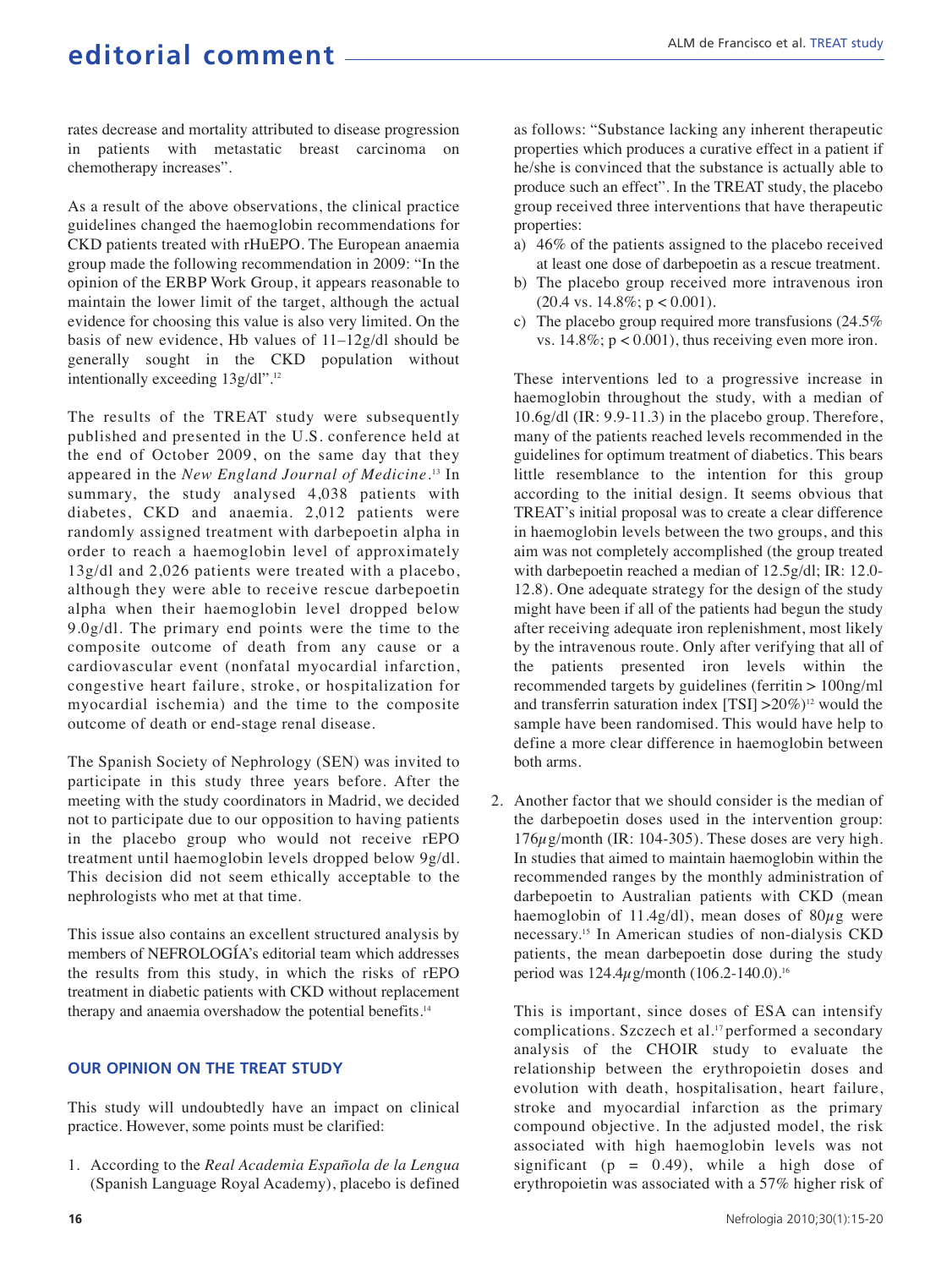the main evaluated variable (HR =  $1.57$ ; CI:  $1.04$ - $2.36$ ;  $p = 0.03$ ). The Spanish study ANSWER<sup>18</sup> also found such a relationship between high doses of erythropoietin and mortality in non-responders. However, when we adjust for comorbidities, malnutrition, vascular access and iron deficiency, the high doses of ESA do not increase the morbidity/mortality RR. We must examine whether or not the comorbidities are causes that would require the administration of high doses in order to achieve a sufficient response. That is, some of the results found by TREAT could have more to do with the excessive doses of darbepoetin received by patients than with their haemoglobin levels. It is clear that we must examine whether this is due to the high doses alone or if, as we have suggested, it is due to underlying causes that require high doses to be administered in order to obtain a sufficient response. Other actions of erythropoietin differents from erythropoiesis, such as angiogenic, antiapoptotic, haemostatic actions, etc. on erythropoietin receptors in non-erythropoietic cells and tissues,<sup>19</sup> could explain its harmful effect when administered in high doses.

Advancing certain recommendations that support a prudent strategy seems to be necessary. These recommendations limit the ESA dose in those special cases that do not reach the target haemoglobin levels, and in cases in which raising the dosage without limits would be ineffective, expensive, and with real side effects. One idea of where the ESA upper dose limit may be considered can be found in two studies: one is an observational study by Regidor et al.<sup>6</sup> and the other is Szczech's secondary analysis of the CHOIR study; $17$  they advice an upper dosage at 48,000 and 80,000U per month, respectively.

3. Although there were no statistically significant differences in the primary objective (31.4 vs. 29.7%) and cardiac revascularisation procedures were significantly less frequent in the group treated with darbepoetin, there were differences in the number of cerebrovascular accidents. In the study, we can see an increase in strokes, although there were very few cases (101 vs. 53; 5% in the treatment group vs. 2.6% in the placebo group). The HR was 1.92, although the main difference was observed in patients with previous history of strokes: 12% of the patients in the darbepoetin group compared with 4% in the placebo group. It is important to remind that patients with strokes have a higher risk of repeat strokes, and thus a higher overall risk than a person who had not previously suffered a stroke. Among patients without a previous history of strokes the difference although significative was much lower: 4% in the darbepoetin group versus 2% in the placebo group. The increase in the risk of strokes was not found in either the CHOIR or the CREATE studies of CKD patients, containing 48%

and 26% diabetic patients respectively.<sup>8,9</sup> This increase in the risk of strokes was neither found in Strippoli's metaanalysis. 20 This increase cannot be explained by differences in systolic blood pressure. We need a secondary analysis of these populations to address the following questions: What haemoglobin level was reached? What dose of ESA did patients receive? What was the distribution by race? By sex? Are there differences between the American and European populations?

4. For some time now, we have known that correcting renal anaemia improves quality of life.21-23 This improvement in physical exercise, vitality and mental state was observed in the CREATE study. With the use of three validated instruments (LASA, KDQ and SF36), the CHOIR study also observed an improvement in quality of life when anaemia was treated with erythropoietin, but this improvement did not occur when the target haemoglobin level was raised to 13g/dl. Supporting this conclusion are a recent review and a meta-analysis<sup>24</sup> that find a slight, clinically insignificant difference in quality of life when haemoglobin is raised to levels above 12g/dl.

In the TREAT study, there is only a slight, clinically insignificant improvement in the FACT-Fatigue score, and no improvement in other tests that measure energy and physical function. In fact, this is compatible with findings from previous studies. It is possible that since the window between the haemoglobin groups was too narrow to establish clear differences between the two groups (iron was administered in the placebo group, reaching median levels indicated by guidelines); the difference between the groups was unremarkable due to an improvement in the placebo group. A recent study of patients with heart failure and an iron deficit clearly showed that the replenishment of iron alone, whether or not patients had anaemia, improved symptoms, functional capacity and quality of life.<sup>25</sup>

In summary, it is difficult to observe differences in quality of life when iron deficiencies are corrected and median haemoglobin levels are at 10.6g/dl. It is necessary, however, to point out that in our normal clinical practice, we often find differences in iron repleted patients' well-being when we use erythropoietin to raise haemoglobin levels from 10.5g/dl to 12g/dl.

5. It is a well-known that administration of ESA to cancer patients is associated with an increase in the risk of thrombosis and mortality.<sup>26</sup> But anaemia from cancer differs from anaemia accompanying CKD: the endogenous EPO levels are normal, the inflammatory component is very important and patients receive drugs that interfere with erythropoiesis. In addition, the cancer patient has a significant predisposition toward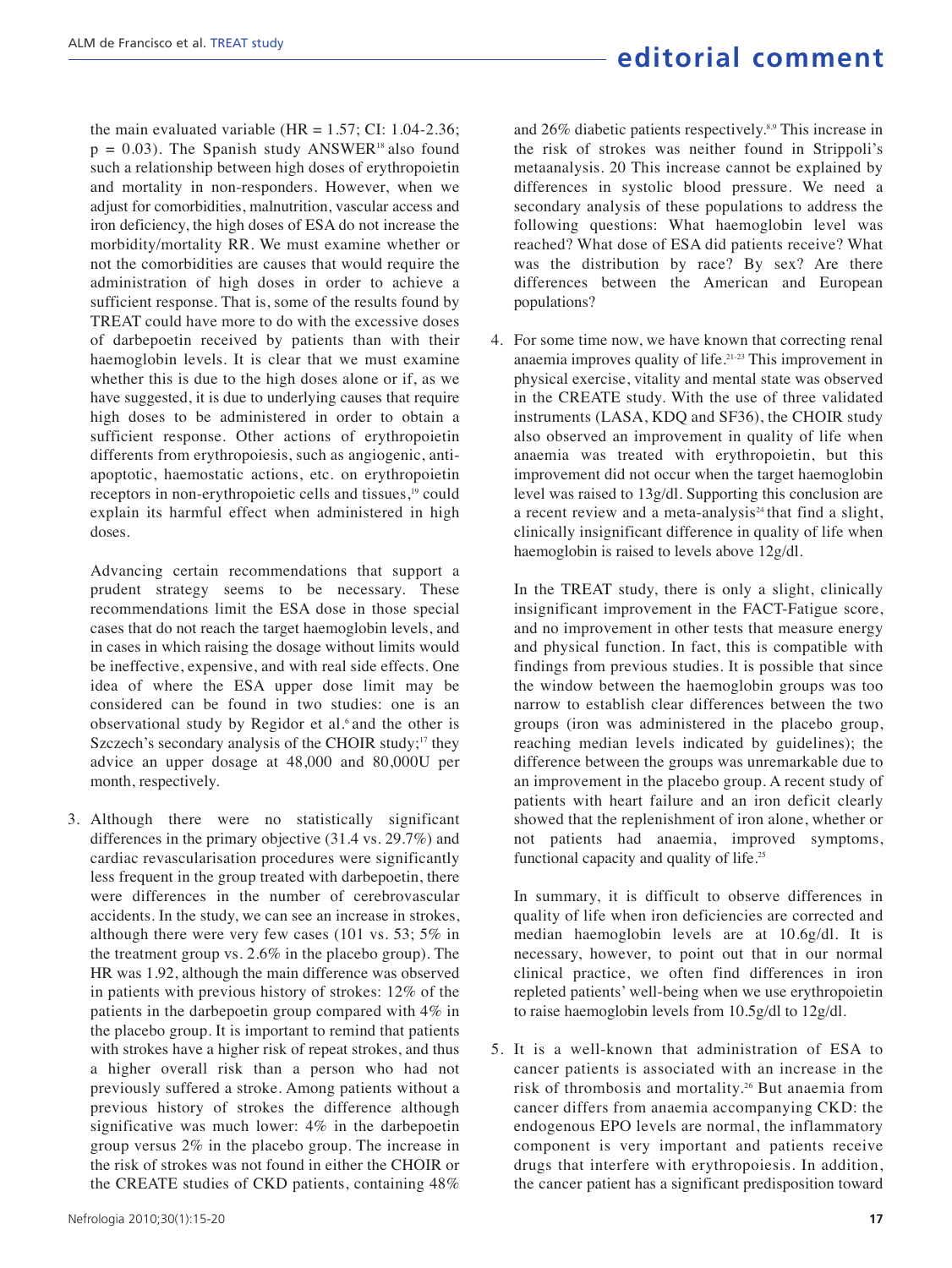venous thrombosis. The TREAT study showed significant differences between episodes of venous thromboemboli (2 vs. 1.1%) and arterial thromboemboli (8.9 vs. 7.1%), with a higher frequency in the group treated with darbepoetin than in the placebo group. These significant differences were not found in the CHOIR and CREATE studies, even as complications of arteriovenous fistulae. Once again, we need specific complementary analysis of this group in order to learn about its characteristics regarding maximum haemoglobin, EPO dose, age, race, sex, prothrombotic factors, type, etc.

6. In both the darbepoetin and the placebo groups, a high transfusion rate was recorded (14.8 vs. 24.5%), and the percentage of patients receiving intravenous iron was significantly higher in the control group (20.4 vs. 14.8%).

Despite the fact that the ferritin and IST data are recorded as a mean and interquartile range (values between the first and third quartile, the range in which 50% of the data falls), we do not know what percentage of patients presented an iron deficiency at some time during the study. Mean ferritin at the beginning of the study, 131 and 137ng/ml in the treatment and placebo groups respectively, was below the limit recommended in guidelines particularly when we consider that patients were to receive ESA and would probably present an iron deficiency during the course of their condition.

- 7. One particularity of the TREAT study is its high population of patients from the United States (more than 50%). It is well-known that mortality rates and ESA doses are higher in the United States than in Europe, A comparative analysis of the two populations would then be necessary.
- 8. Finally another aspect that was not clearly explained in the TREAT study is the result for the event "death or endstage kidney disease" with regard to race. The highest risk was found in the group of non-white, non-black patients ( $n = 653$ ; HR = 1.46); the next-highest risk was in white patients ( $n = 2570$ ; HR = 1.05), and the lowest risk was in black patients ( $n = 815$ ; HR = 0.87). Once more, secondary analyses are needed in order to explain these differences.

It is quite possible that this study will lead us to redefine overall target levels of haemoglobin in our CKD patients. However, we must consider that it is very difficult to maintain patient levels within a narrow range<sup>27</sup> and those goals must be individualized according to each patient's profile. Recommendations about the correction speed, the maximum doses and adequate control of blood pressure (among other factors) may be as important as redefining haemoglobin objectives.

- 1. The TREAT is the first study comparing a placebo treatment (?) with ESA in diabetic patients with anaemia secondary to CKD.
- 2. No effects of darbepoetin treatment were noted relating to death, end-state kidney failure or cardiovascular events. A significant increase in stroke risk, in the group receiving darbepoetin treatment was observed.
- 3. TREAT study showed fewer blood transfusions and improvement in some quality of life issues in the group treated with darbepoetin.
- 4. TREAT data may only be applied to diabetic patients with CKD, and not to those on dialysis or having received a transplant.
- 5. New secondary analyses of the TREAT study must be carried out in order to clear up certain aspects, particularly those referring to compare patients in the placebo group whose haemoglobin level was below 10g/dl after correcting the iron deficiency with patients in the treatment group whose haemoglobin was above 12g/dl.

#### **RECOMMENDATIONS**

Following the TREAT study, the recommendations by the SEN's Anaemia Group for non-dialysis CKD patients in stages 3-5 are as follows:

- 1. All CKD patients not undergoing dialysis with haemoglobin below 11g/dl and iron deficiency (IST < 20%; ferritin < 100ng/ml) must receive iron orally (CKD 3-4) or intravenously (CKD 4-5) until guidelines targets are met, without allowing ferritin values to exceed 500ng/ml.<sup>12</sup>
- 2. Once the recommended iron parameters have been achieved and if anaemia is still present we recommend:
	- a) For diabetic patients, use ESA provided that haemoglobin is below 10g/dl in order to meet a target between 10 and 11g/dl, and in selected cases without exceeding 12g/dl. For patients with a prior history of stroke we do not recommend treatment with ESA. It should be administered (exceptionally, for symptomatic anaemia) only as a recovery measure when the haemoglobin level is below 9.0g/dl.
	- b) For non-diabetic patients, once the iron parameters have been corrected, ESA should be used provided that haemoglobin is below 11g/dl; Target is between 11 and 12g/dl, and the level should not exceed 13g/dl.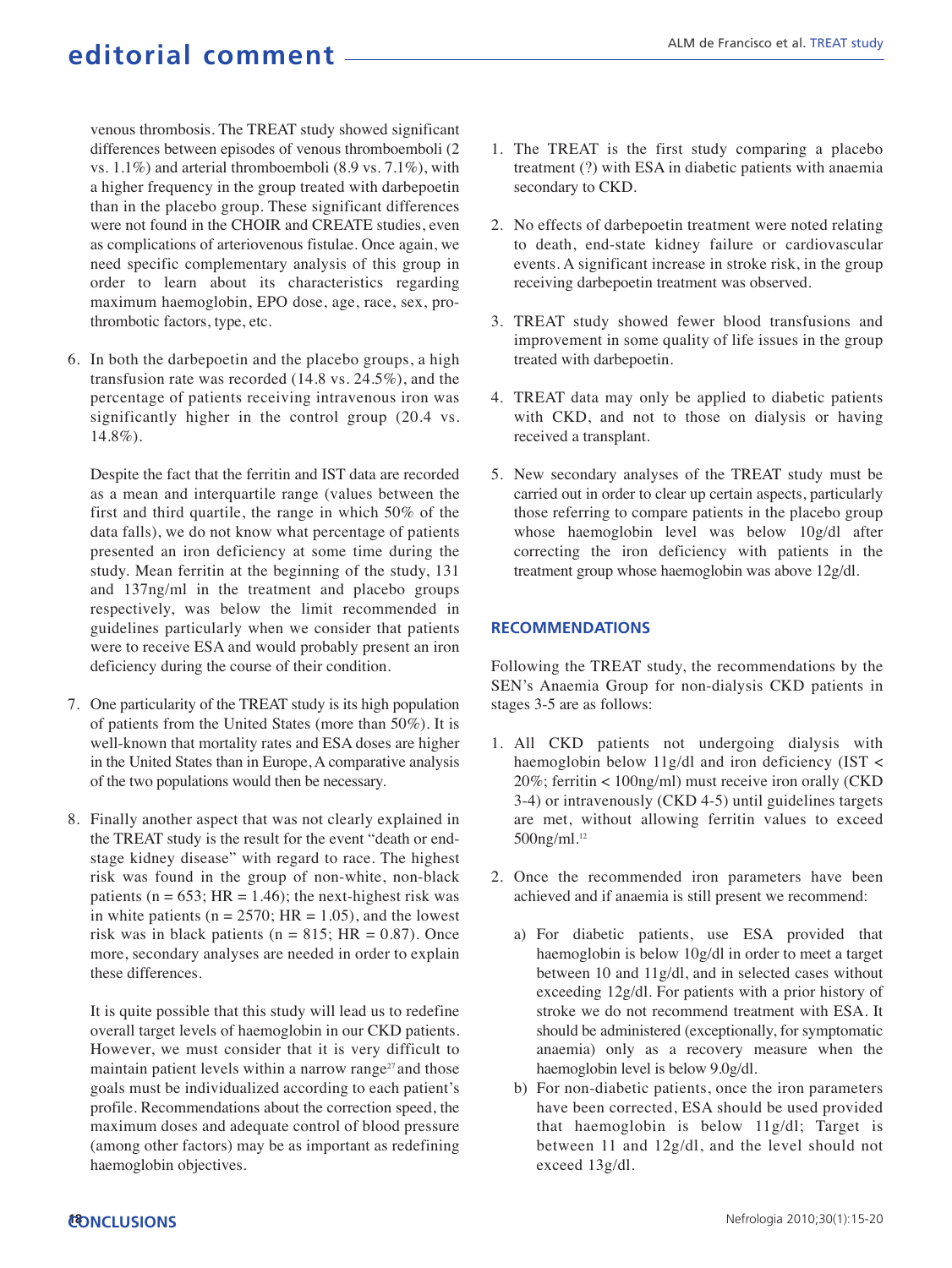- 3. In any case, the maximum monthly ESA dose for nondialysis anaemic CKD patients in stages 3-5 are as follows:
	- a) 40,000U/month of Epo alpha or beta.
	- b)  $200\mu$ g/month darbepoetin.
	- c)  $200\mu$ g/month CERA.

Although this is not a direct conclusion of the TREAT study, the need for higher doses calls for a more complete study of the potential causes of hyporresponse.

We hope that our recommendations will lead to more secondary analyses of the TREAT study and further studies to clarify these findings.

#### **REFERENCES**

- 1. Winearls CG, Oliver DO, Pippard MJ, Reid C, Downing MR, Cotes PM. Effect of human erythropoietin derived from recombinant DNA on the anaemia of patients maintained by chronic haemodialysis. Lancet 1986;22:1175-8.
- 2. Eschbach JW, Egrie JC, Downing MR, Browne JK, Adamson JW. Correction of the anemia of end-stage renal disease with recombinant human erythropoietin. Results of a combined phase I and II clinical trial. N Engl J Med 1987;316:73-8.
- 3. Cody J, Daly C, Campbell M, Donaldson C, Khan I, Rabindranath K, et al. Recombinant human erythropoietin for chronic renal failure anaemia in pre-dialysis patients. Cochrane Database Syst Rev 2005;20(3):CD003266.
- 4. Ofsthun N, Labrecque J, Lacson E, Keen M, Lazarus JM. The effects of higher hemoglobin levels on mortality and hospitalization in hemodialysis patients. Kidney Int 2003;63:1908-14.
- 5. Portolés J, López-Gómez JM, Aljama P. MAR Study-Group: A prospective multicentre study of the role of anaemia as a risk factor in haemodialysis patients. Nephrol Dial Transplant 2007;22(2):500-7.
- 6. Regidor DL, Kopple JD, Kovesdy CP, Kilpatrick RD, McAllister CJ, Aronovitz J, et al. Associations between changes in hemoglobin and administered erythropoiesis-stimulating agent and survival in hemodialysis patients. J Am Soc Nephrol 2006;17(4):1181-91.
- 7. Besarab A, Bolton WK, Browne JK, Egrie JC, Nissenson AR, Okamoto DM, et al. The effects of nor-mal as compared with low hematocrit values in patients with cardiac disease who are receiving hemodialysis and epoetin. N Engl J Med 1988;339:584-90.
- 8. Drueke TB, Locatelli F, Clyne N, Eckardt KU, MacDougall IC, Tsakiris D, et al, CREATE Investigators. Normalization of hemoglobin level in patients with chronic kidney disease and anemia. N Engl J Med 2006;355(20):2071-84.
- 9. Singh AK, Szczech L, Tang KL, Barnhart H, Sapp S, Wolfson M, et al, the CHOIR Investigators. Corrección de la anemia con Epoetin alfa en la Enfermedad Renal Crónica. N Engl J Med 2006;355:2085-98.
- 10. Levin A. Understanding recent haemoglobin trials in CKD: methods and lesson learned from CREATE and CHOIR. Nephrol Dial Transplant 2007;22(2):309-12.
- 11. Martín de Francisco AL, Aljama P, Arias M, Górriz JL, Martínez Castelao A, Portolés J. ¿Es necesario cambiar los niveles actuales de he-

moglobina diana en pacientes con enfermedad renal crónica? A propósito del «boxed warning» de la FDA y del Public Statement de la EMEA. Nefrologia 2007;27:399-409.

- 12. Locatelli F, Covic A, Eckardt KU, Wiecek A, Vanholder R, ERA-EDTA ERBP Advisory board. Anaemia management in patients with chronic kidney disease: a position statement by the Anaemia Working Group of European Renal Best Practice (ERBP). Nephrol Dial Transplant 2009;24:348-54.
- 13. Pfeffer MA, Burdmann EA, Chen CY, Cooper ME, De Zeeuw D, Eckardt KU, et al, the TREAT Investigators A Trial of Darbepoetin Alfa in Type 2 Diabetes and Chronic Kidney Disease. N Engl J Med 2009;361(21):2019-32.
- 14. Alcázar R, Tato A, García F, Barrios V, Quereda C. ¿Cambiará la prescripción de agentes estimulantes de la eritropoyesis en prediálisis tras los resultados del estudio TREAT? Nefrologia 2010;30(1): 114-8.
- 15. Disney A, Jersey PD, Kirkland G, Mantha M, Charlesworth JA, Gallagher M, et al. Darbepoetin alfa administered monthly maintains haemoglobin concentrations in patients with chronic kidney disease not receiving dialysis: a multicentre, open-label, Australian study. Nephrology (Carlton) 2007;12(1):95-101.
- 16. Agarwal AK, Silver MR, Reed JE, Dhingra RK, Liu W, Varma N, et al. An open-label study of darbepoetin alfa administered once monthly for the maintenance of haemoglobin concentrations in patients with chronic kidney disease not receiving dialysis. J Intern Med 2006;260:577-85.
- 17. Szczech LA, Barnhart HX, Inrig JK, Reddan DN, Sapp S, Califf RM, et al. Secondary analysis of the CHOIR trial epoetinalpha dose and achieved hemoglobin outcomes. Kidney Int 2008;74:791-8.
- 18. Fort J, Cuevas X , García F, et al, on behalf of all investigators from the ANSWER Study. High hemoglobin levels and low or medium erythropoiesis-stimulating agent dose are independent protective factors for mortality in the answer study M667. Milán: World Congress of Nephrology, 2009.
- 19. Hardee ME. Erythropoietin biology in cancer. Clin Cancer Res 2006;12:332-9.
- 20. Strippoli GF, Navaneethan SD, Craig JC. Haemoglobin and haematocrit targets for the anaemia of chronic kidney disease. Cochrane Database Syst Rev 2006;4.
- 21. Parfrey PS, Foley RN, Wittreich BH, Sullivan DJ, Zagari MJ, Frei D. Double-blind comparison of full and partial anemia correction in incident hemodialysis patients without symptomatic heart disease. J Am Soc Nephrol 2005;16:2180-9.
- 22. Revicki DA, Brown RE, Feeny DH, et al. Health-related quality of life associated with recombinant human erythropoietin therapy for predialysis chronic renal disease patients. Am J Kidney Dis 1995;25:548-54.
- 23. McMahon LP, Mason K, Skinner SL, Burge CM, Grigg LE, Becker GJ. Effects of haemoglobin normalization on quality of life and cardiovascular parameters in endstage renal failure. Nephrol Dial Transplant 2000;15:1425-30.
- 24. Clement FM, Klarenbach S, Tonelli M, Johnson JA, Manns BJ. The impact of selecting a high hemoglobin target level on health-related quality of life for patients with chronic kidney disease: a systematic review and meta-analysis. Arch Intern Med 2009;22;169(12):1104- 12.
- 25. Anker SD, Comin Colet J, Filippatos G, Willenheimer R, Dickstein K,